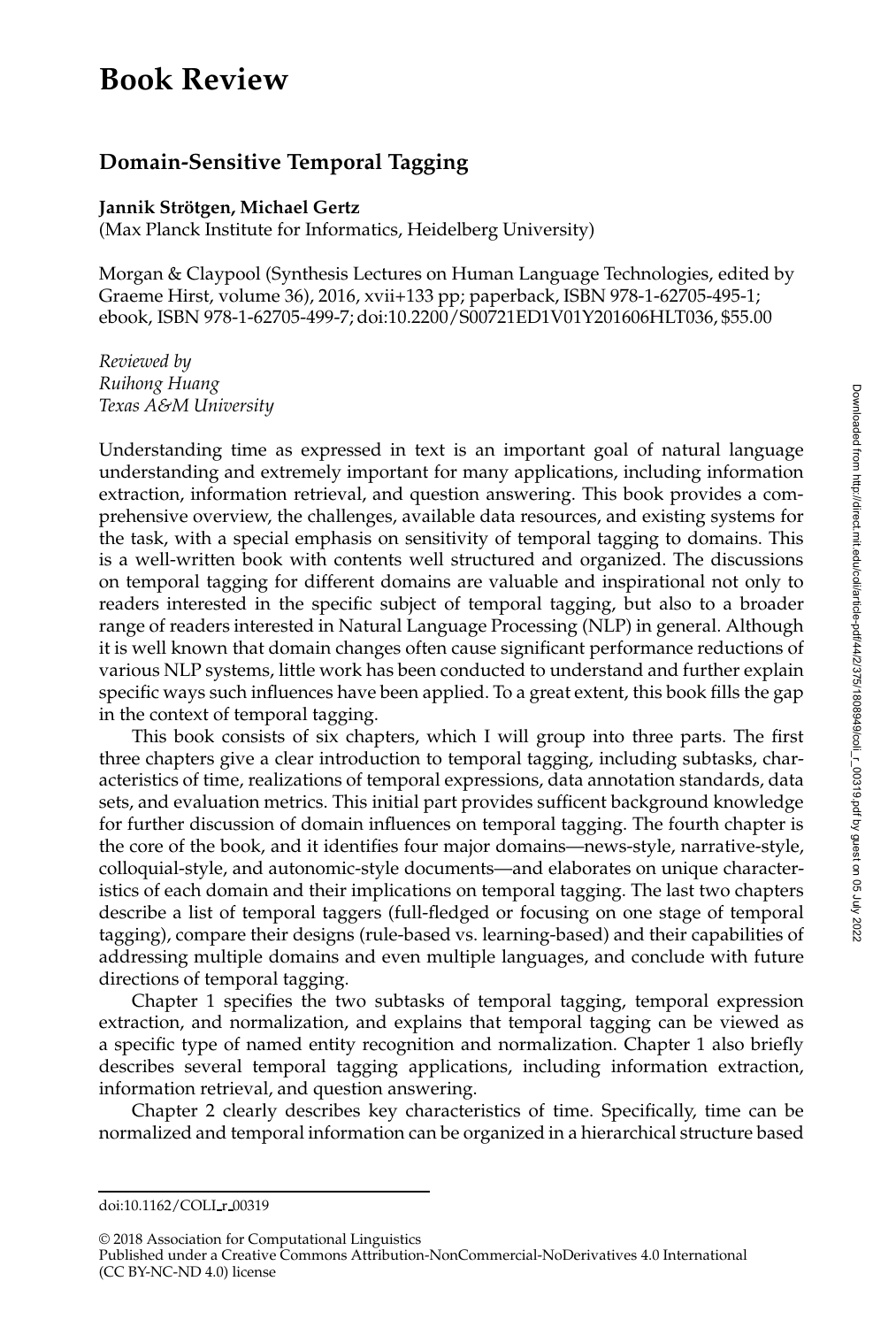on their granularities. The chapter goes on to describe four categories of temporal expressions in real text (i.e., date, time, duration, and set). I found the discussion on differences between a point in time that may have a duration and a duration of time very interesting. The subsection on realizations of temporal expressions is at the core of this chapter, and clearly defines four types of temporal expressions—explicit, implicit, relative, and underspecified expressions. It is important to distinguish between these types before we examine differences of temporal tagging across domains. Note that recognizing and normalizing each type of temporal expression requires different strategies and is at a different difficulty level. Meanwhile, the authors discuss uncertainty or fuzziness of some temporal expressions. For instance, in "He visited Germany in 2010," it is rather unlikely that the visit took place the whole year. The exact point or period in 2010 is not known.

Chapter 3 surveys annotation standards, describes several evaluation metrics, and provides a comprehensive list of research competitions and annotated news-style corpora. Although I found the description of annotation standards to be generally well thought out and organized, I occasionally felt it was difficult to understand some of the description. For instance, it is difficult to immediately understand the major differences between TIMEX2 and TIMEX3, the description of TIMEX3, and its various tags and abstract tags with no extent in TIMEX3. More examples would be helpful. Instead of sequentially reading each section in this chapter, it may help to first read Section 3.4 on annotated corpora. This chapter also includes an extensive description of different metrics used for measuring temporal tagging performance. The list of research competitions covers all the recent major efforts that were indicated by their adopted corpora, including news-style corpora (MUC, ACE, and TempEval), biomedical texts, QA TempEval (news, wiki, and blogs), and multi-language annotated corpora.

Chapter 4 is the core of the book, and defines four major types of domains, examines their unique characteristics, and discusses strategies of temporal tagging for each domain. The chapter starts by describing specific characteristics of news-style documents, which is the dominant type in most studies on temporal tagging. This is followed by a general discussion of genres or domains, covering news, Wikipedia, dialogs, short messages, and clinical reports. Specifically, this book defines a domain as a group of documents that have the same characteristics relevant for the task of temporal tagging. After providing a list of annotated corpora that includes non-news texts, the chapter identifies four broad types of domains—news-style, narrative-style, colloquial-style, and autonomic-style documents—which I found fascinating, especially the fourth domain that features unresolvable time expressions due to local time frames. The discussions of unique features for each domain with respect to temporal tagging are clear and well organized, and directly lead to strategies as suggested by the authors for addressing the task in each domain. Note that each domain is defined in a broad sense and covers texts created in several scenarios. For instance, the news-style documents include "not only news articles but also many other types of documents (e.g., letters and formal blog posts), which are written similarly and thus belong to the same domain from a temporal tagging point of view."

Chapter 5 describes several widely used temporal taggers, both rule-based and learning-based taggers, and compares their temporal tagging performance on documents in different domains. Clearly, taggers prepared or trained for a particular domain do not perform well when applied to a different domain. Consistent with the authors' vision, this chapter emphasizes that temporal taggers developed with all the domains in mind are preferable. This chapter also argues for developing highly multilingual temporal taggers.